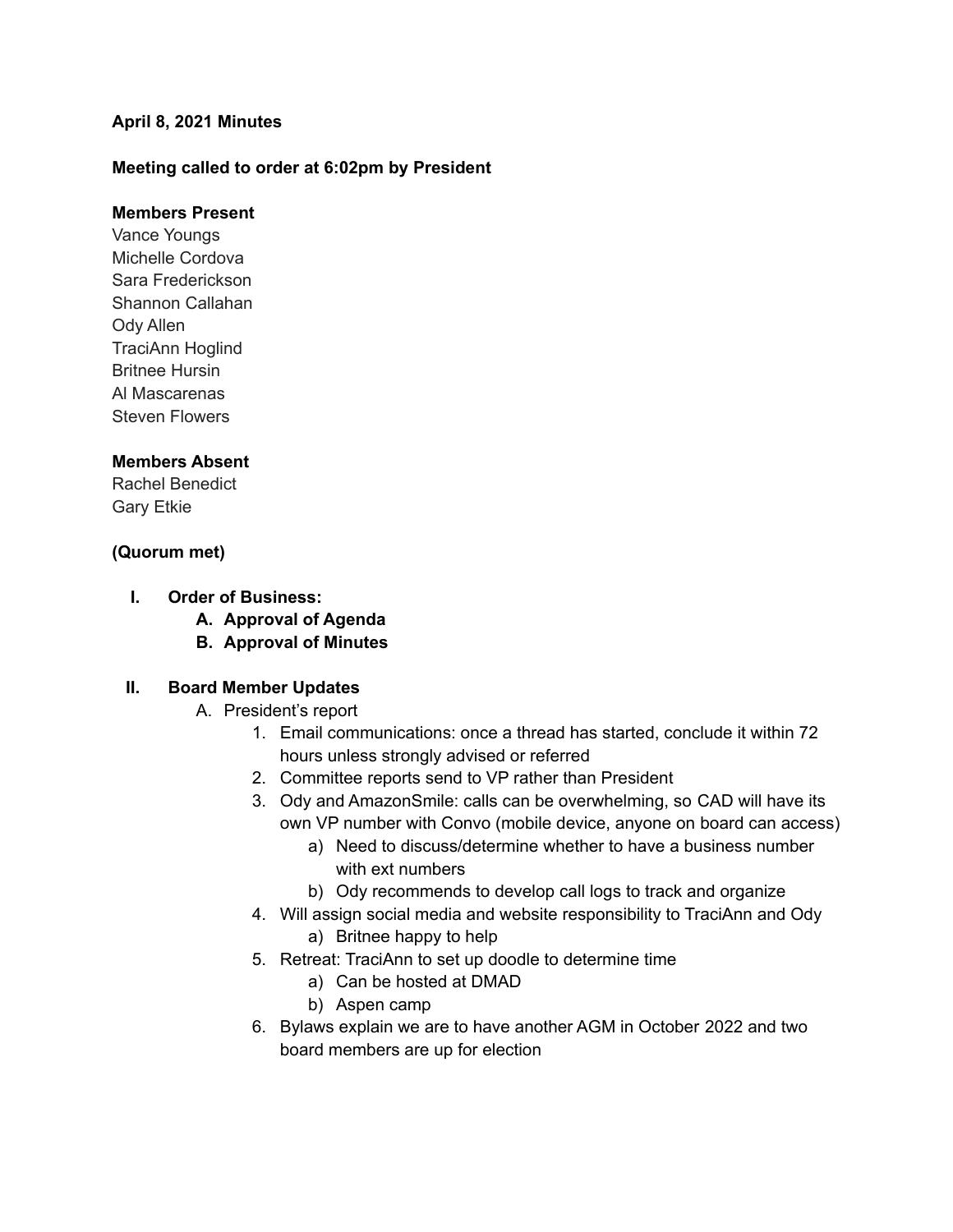- a) SC and Michelle to review and clarify election dates -- Vance says VP and Treasurer are due to replacement in even-numbered years
- b) Ody recommends having a picnic if weather and time permits in August as she thinks the AGM tends to be held traditionally in August. We need to check the current Bylaws.
- c) Sara recommends AGM take place the morning of Oktoberfest
- d) The bylaws discussed at the recent AGM April 13 deadline for community feedback before it gets passed -- send out a notice again to the community
- 7. When making a proposal of a problem, be ready to have solutions on hand
- 8. Need a doodle to determine future board meeting times
- 9. New members to review March meeting minutes then approve it at the next meeting -- communicate within the next week
- 10. Need headshot and bio of three new members (TraciAnn, Britnee, and Al)
- B. Vice President's report
	- 1. Nothing to report
- C. Secretary's report
	- 1. Set up calendar system
	- 2. Introductions
- D. Treasurer's report
	- 1. Audit went well, 2016, 2018, 2019, checked by Larry, Donald, Gary. 2020 needs to be cleaned up first before sending over to Gary within the next month or two. Audit papers are in storage. Steve will send a picture of this.
	- 2. No reports for website.
- E. Board member's report

#### **III. Unfinished business**

- A. Flowers moves to give Aspen Camp \$2,000 for this summer's program. Britnee seconds. **Vote: motion passed 6-1**
	- 1. This fund will provide financial assistance to families.
		- a) Forest camp: 2 sessions, only up to 6 families: \$650 each family for forest camp.
		- b) Mountain biking leadership camp: 11x100 off the cost for each camper for mountain biking camp
		- c) Youth fund has about \$7,400 currently and are expecting funds to increase from golf and oktoberfest events. Exact amount is \$7,845.78 as of December 2020.
		- d) Steven discussed with the financial management committee at the audit and agreed upon this motion to present tonight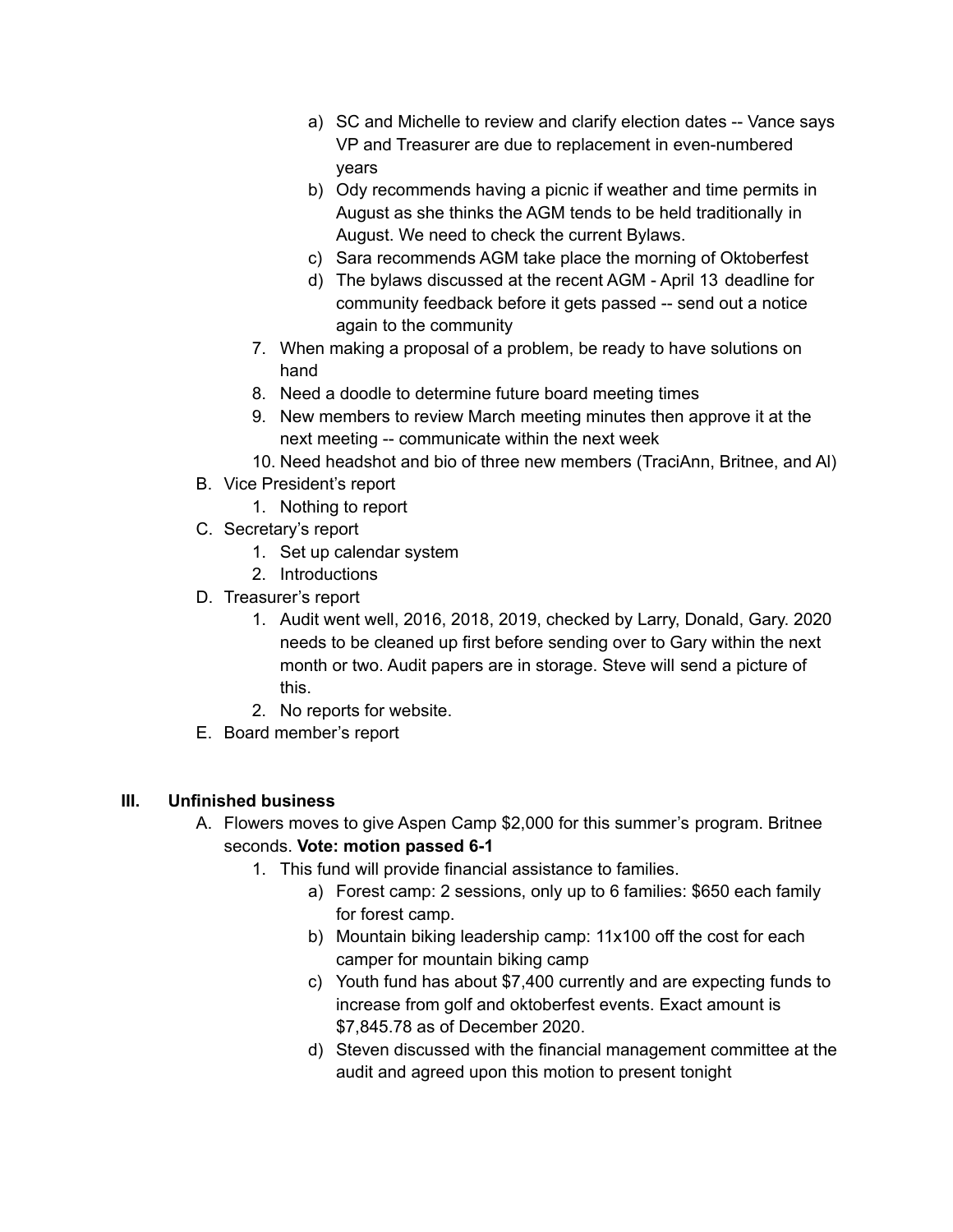- (1) Financial Management Committee needs to be more transparent and share notes - SC to review with Flowers: funding info and transparency among everyone
- (2) SC to review with Michelle and TraciAnn on financial breakdown and scholarship funds
- e) In exchange for the donation board could use the property for retreat, social media recognition, family testimonials

### **IV. New business**

- A. Britnee moves that we host an advocacy day in 2022. TraciAnn seconds. **Majority vote, motion passed.**
	- 1. Multiple organizations and representatives to present workshops, events, meet legislators, etc.

### **V. Discussion**

- A. Ody: lots of interest shown in committees since the AGM. Need to figure out where to start from here, need more events and community involvement. Shannon to work with Rachel to filter out the committee sign up form. Keep Ody in the loop.
- B. Deaf Night Life CAD to work with DNL and expand events across the state rather than only in Denver
- C. Golf classic Vance worked on it so far, needing to figure out where the funds go to and determine within 2 weeks.
- D. Al: strategies to provide support and services for deaf senior citizens, work with DMAD
- E. Ody: wants to make a motion for the next meeting about NAD membership

# **VI. Announcements**

1. Sara: wants discussion regarding interpreting licensure. Current motion calls to add BEI to the licensure requirement and title protection.

# **Meeting Adjourned at 7:19 PM**

# **ACTION ITEMS**

- 1. **APRIL 13, SHANNON:** deadline for community feedback before bylaws gets passed send out a notice again to the community
- 2. **TRACIANN BRITNEE AL:** Need headshot and bio, send to SC
- 3. **APRIL 23, VANCE:** Golf classic Vance worked on it so far, needing to figure out where the funds go to and determine within 2 weeks
- 4. **MAY 12, ALL:** Members to review March/April meeting minutes then approve it at the May 13 meeting
- 5. Need a doodle to determine future board meetings
- 6. TraciAnn to set up doodle to determine time for board retreat